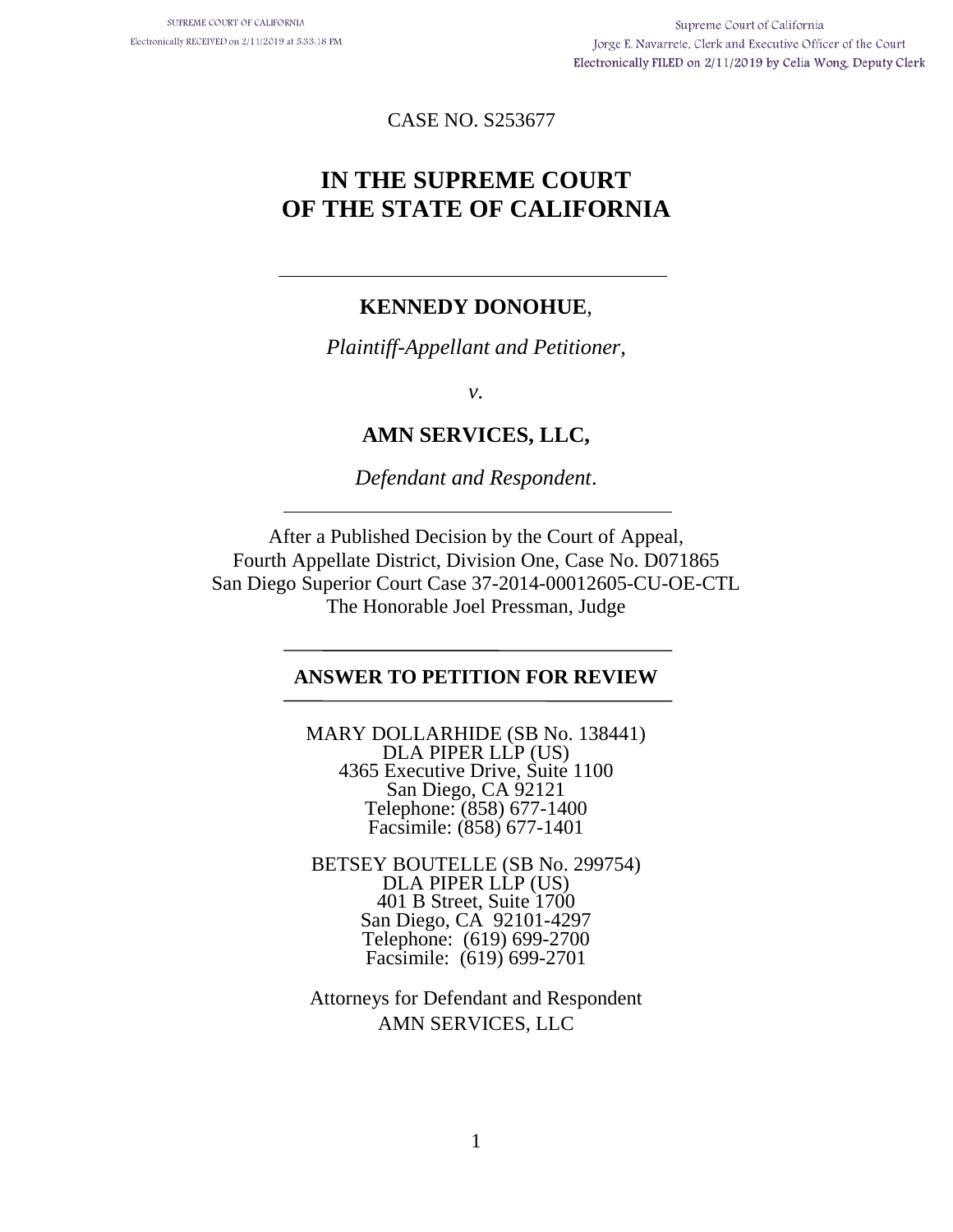## **TABLE OF CONTENTS**

| $\mathbf{I}$ . | Plaintiff Improperly Conflates the Issue of Time Rounding –<br>a Recognized, Lawful Employment Practice - with Meal |  |
|----------------|---------------------------------------------------------------------------------------------------------------------|--|
| II.            | Plaintiff's Misplaced Reliance on the Brinker Concurrence                                                           |  |
| III.           | The Trial Court's Waiver Finding Makes This Case an                                                                 |  |
|                |                                                                                                                     |  |

### **Page**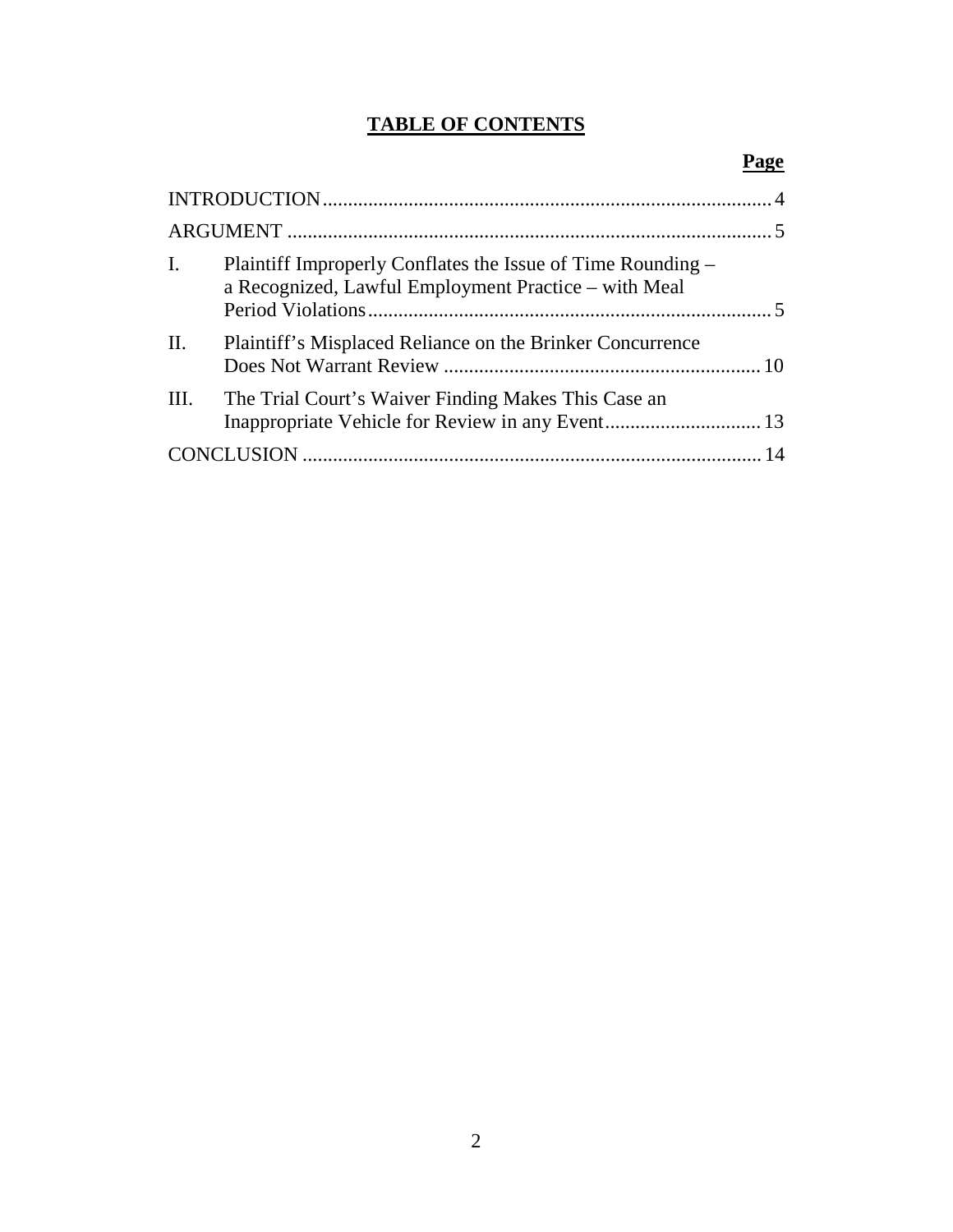## **TABLE OF AUTHORITIES**

## **Page(s)**

## **Cases**

| Brinker Rest. Corp. v. Super. Ct.,                                                            |
|-----------------------------------------------------------------------------------------------|
| Carrington v. Starbucks Corp.,<br>30 Cal. App. 5th 504 (2018), 241 Cal. Rptr. 3d 647 (Ct.     |
| Corbin v. Time Warner Entm't-Advance/Newhouse P'ship,                                         |
| Donohue v. AMN Services, LLC,                                                                 |
| See's Candy Shops, Inc. v. Super. Ct.,                                                        |
| Serrano v. Aerotek, Inc.,                                                                     |
| Silva v. See's Candy Shops, Inc.,<br>7 Cal. App. 5th 235, 252 (2016), review denied (Mar. 22, |
| Washington v. Joe's Crab Shack,                                                               |
| <b>Statutes</b>                                                                               |
|                                                                                               |
|                                                                                               |
| <b>Other Authorities</b>                                                                      |
|                                                                                               |
|                                                                                               |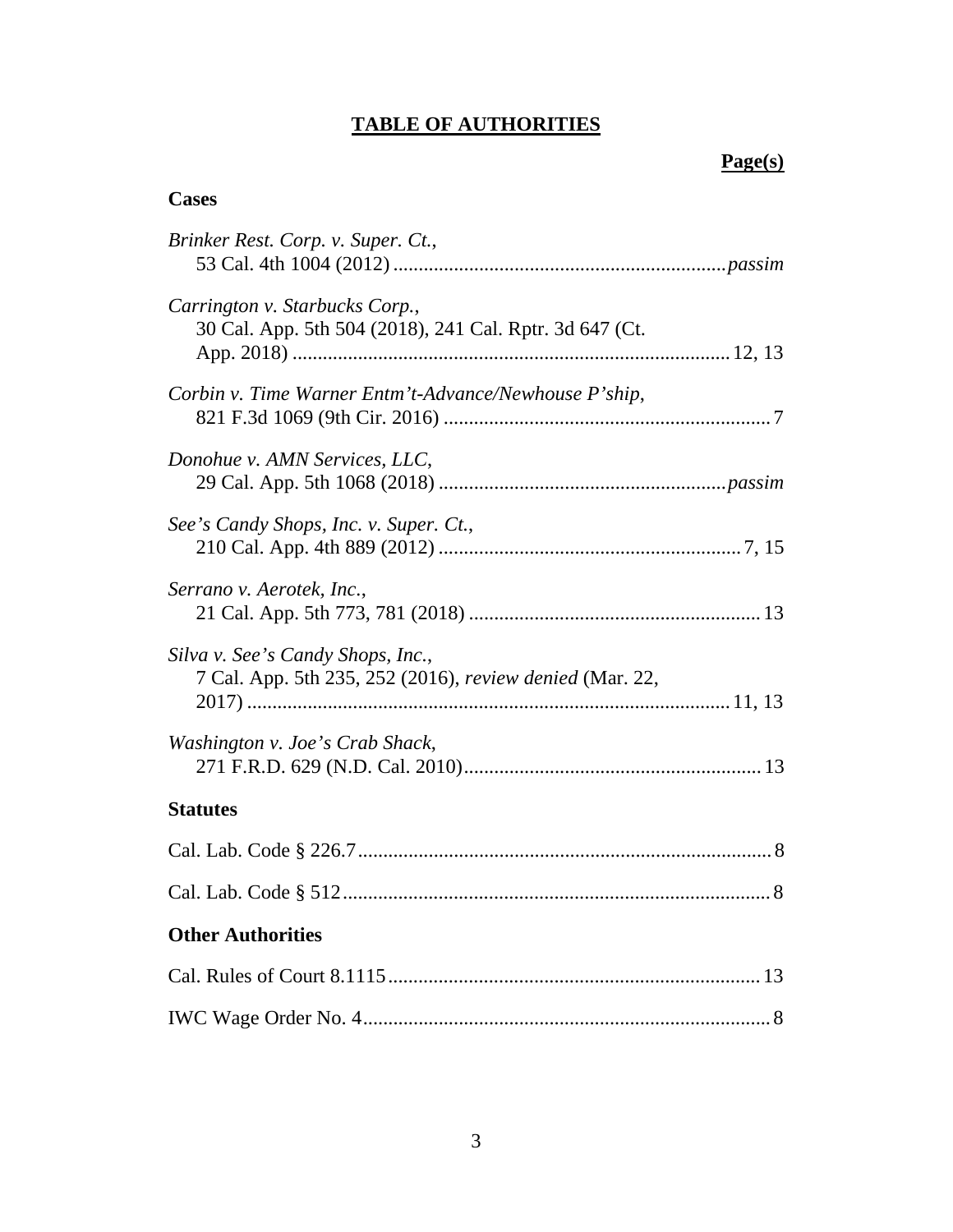#### **INTRODUCTION**

Plaintiff seeks review of two issues, neither of which is present in this case. The petition instead is built entirely on straw-man arguments. There is no basis for reviewing the court of appeal's proper application of settled law to the facts of this case. In addition, the trial court's undisturbed finding that plaintiff waived the theory that underlies her request for review is another independent reason to deny the petition.

Plaintiff's first stated issue is whether the rounding of recorded work time can excuse a failure to provide a meal period. But the court of appeal *never held* that rounding can excuse a failure to provide a meal period. In suggesting otherwise, Plaintiff improperly conflates two distinct questions that the court of appeal separately decided. One question is whether an employer may use a neutral time rounding policy to compensate employees for all time worked. In answering this question "yes," the court of appeal applied well-accepted principles of neutral time rounding to the context of this case. The other question is whether there was any evidence that the employer improperly denied meal periods under *Brinker* without paying the statutory penalty. In answering this question "no," the court of appeal relied on the undisputed facts, including admissions by the plaintiff, showing that no meal period violations occurred for which premiums were not paid. The core premise of plaintiff's request for review is therefore false: the court of appeal never made the holding that plaintiff wants this court to "review."

Second, she asks whether the court of appeal decision conflicts with other cases regarding use of a rebuttable presumption to establish liability. As shown below, no such conflict exists. Rather, *Donohue* is consistent both with the *Brinker* concurrence that advocated a rebuttable presumption in the context of class certification and with other court of appeal decisions in this area.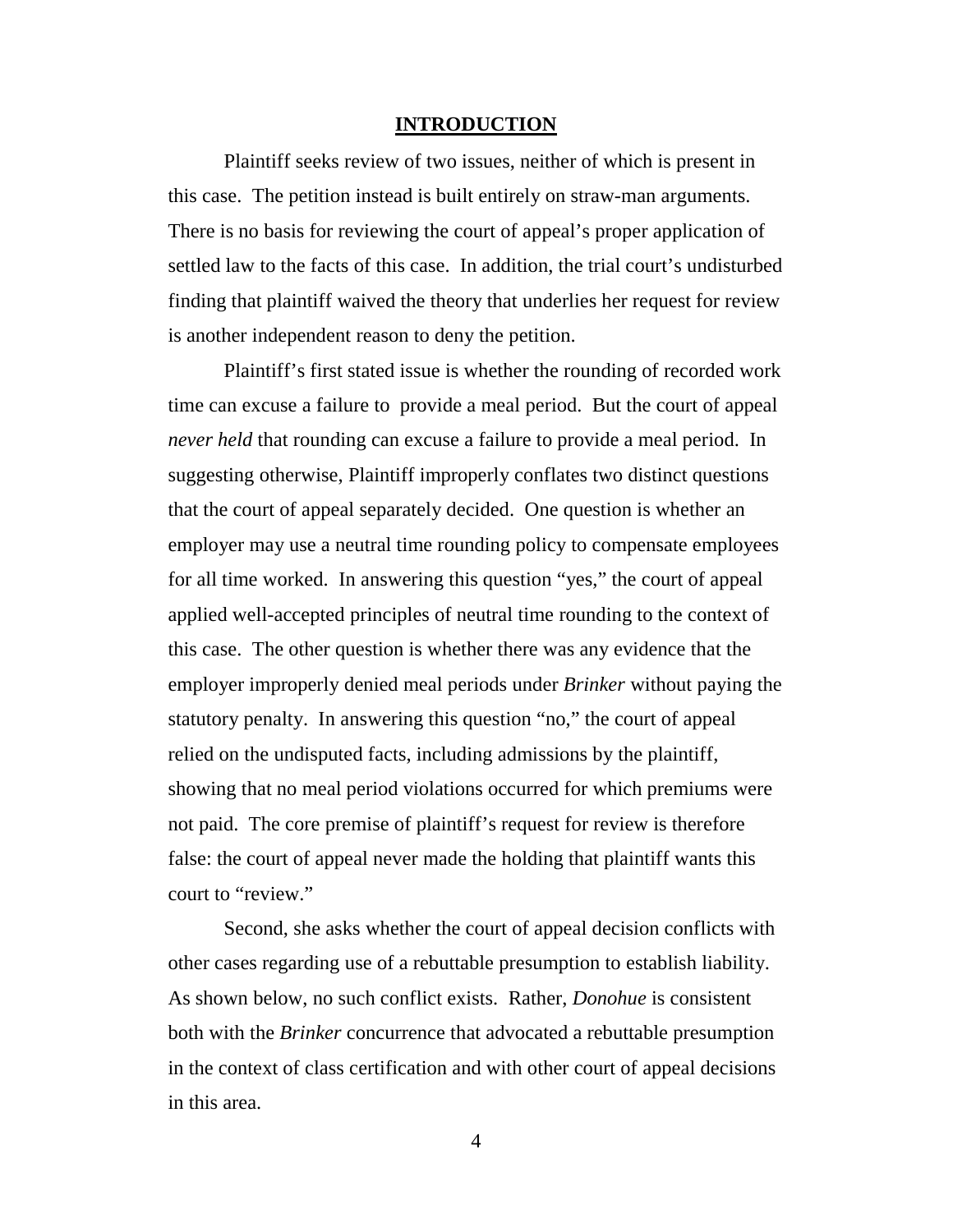In light of all of this, and buttressed by the trial court's finding that the plaintiff had waived the theory underlying her request for review, the petition should be denied.

In *Donohue*, the trial court was obliged to determine whether AMN's time rounding policy was compliant with California law in connection with three matters on which summary adjudication was sought in competing motions: AMN's Issue No. 1 which related to proper payment for all time worked; AMN's Issue No. 2 which sought summary adjudication of the meal period claim based on (a) lack of evidence of any policy to deny meal periods and (b) failure to plead the meal period rounding claim in the complaint; and Donohue's Issue No. 1 concerning alleged improper alteration of meal period times via rounding. *Donohue v. AMN Services, LLC,* 29 Cal. App. 5th 1068, 1082 and n.16 (2018). None of those issues resulted in an outlier decision. And, as shown below, the court of appeals' ruling with respect to the use of the at-issue rebuttable presumption was remarkable only for its consistency with existing case law.

Because the Petition in *Donohue v. AMN Services, LLC* has no bearing on the reconciliation of conflicting legal outcomes or the resolution of an important question of law, review should be denied.

#### **ARGUMENT**

### **I. Plaintiff Improperly Conflates the Issue of Time Rounding – a Recognized, Lawful Employment Practice – with Meal Period Violations.**

Plaintiff states that "[u]ntil now, there has been a bright-line rule regarding two meal period guarantees  $-$  (i) employers must provide employees with meal periods of 'not less than 30 minutes' . . . *and* (ii) meal periods must start 'no later than the end of an employee's fifth hour of work[.]'" Petition at 10, citing *Brinker Rest. Corp. v. Super. Ct.*, 53 Cal.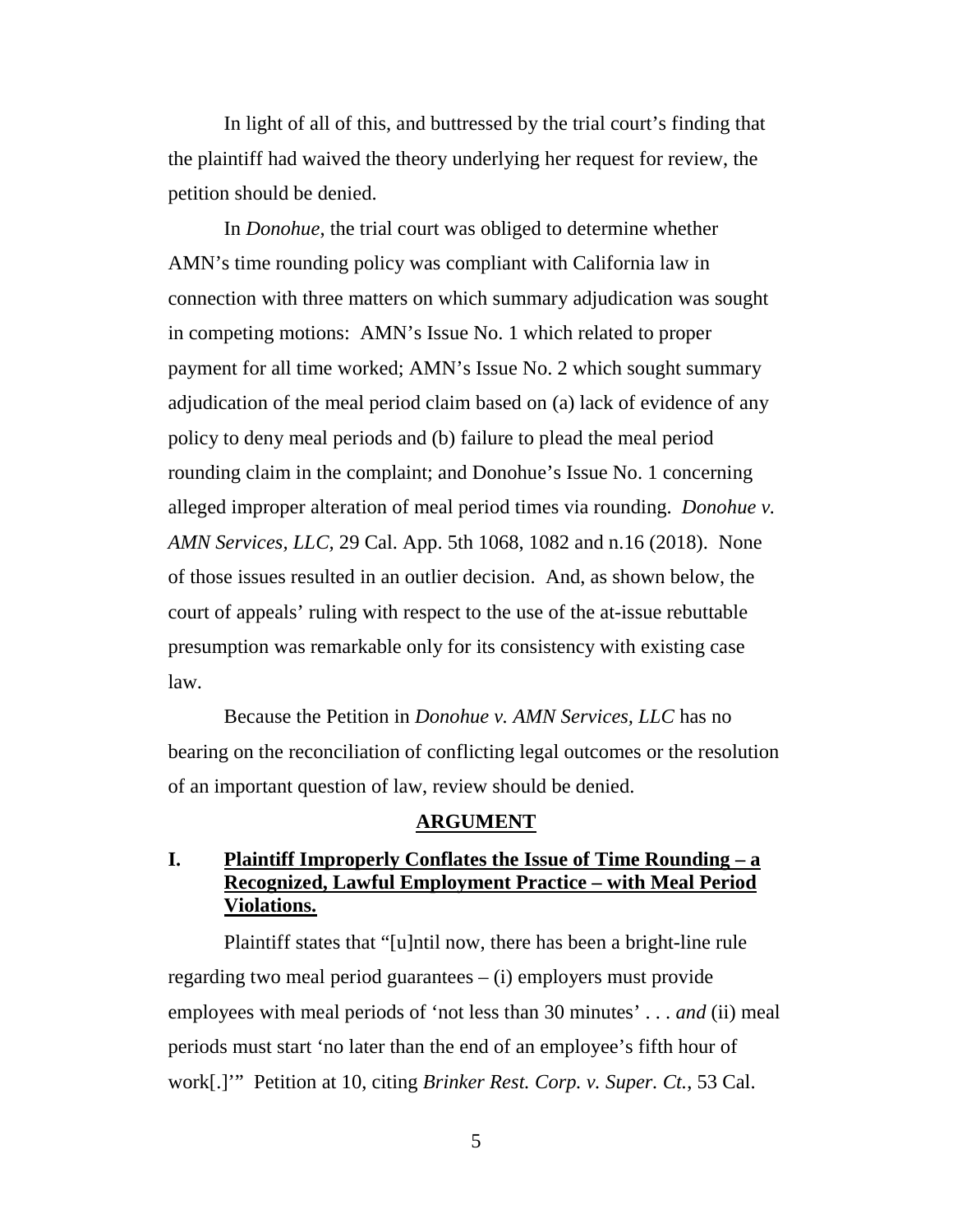4th 1004, 1041 (2012) (emphasis in original). She then suggests that *Donohue* "held for the first time, and in a reported decision, that employers can use 'facially neutral' practices to round their employees' time up or down to the nearest ten-minute increment even if this frequently shortens the meal period to 'less than 30 minutes' or delays it 'later than the end of an employee's fifth hour of work.'" Petition at 10.

*Donohue* held no such thing. Rather, in reviewing the parties' competing cross-motions for summary adjudication, *Donohue* found that "there is no basis on which to deny application of AMN's Californiacompliant rounding policy to a recruiter's meal period." *Donohue*, 29 Cal. App. 5th at 1089. Indeed, as argued below, there is nothing at all to suggest that time rounding as authorized in *See's Candy Shops, Inc. v. Super. Ct.* contains an unstated exception for the time punches surrounding a meal period. 210 Cal. App. 4th 889 (2012) (hereinafter "*See's Candy I*"). In fact, such an exception would very quickly swallow the rule, making rounding all but impossible. *Cf. Corbin v. Time Warner Entm't-Advance/Newhouse P'ship*, 821 F.3d 1069, 1077 (9th Cir. 2016) (finding that plaintiff's incorrect interpretation of the rounding rule, "if accepted, would undercut the purpose and would gut the effectiveness of a rounding policy"). In any event, the court of appeal noted that Plaintiff never raised the meal period rounding claim in the complaint, thus providing an independent basis for trial court's denial of the claim. *Donohue*, 29 Cal. App. 5th at 1086.

Separately, the court of appeal found that no meal violation occurred where the employer provided workers with the opportunity to take a compliant meal period at a time of their choosing, and employees made no report of a missed meal. *Donohue*, 29 Cal. App. 5th at 1091-92 ("AMN has a complete defense to Donohue's claim of meal period violations," citing the Company's undisputed evidence that it "had in place an effective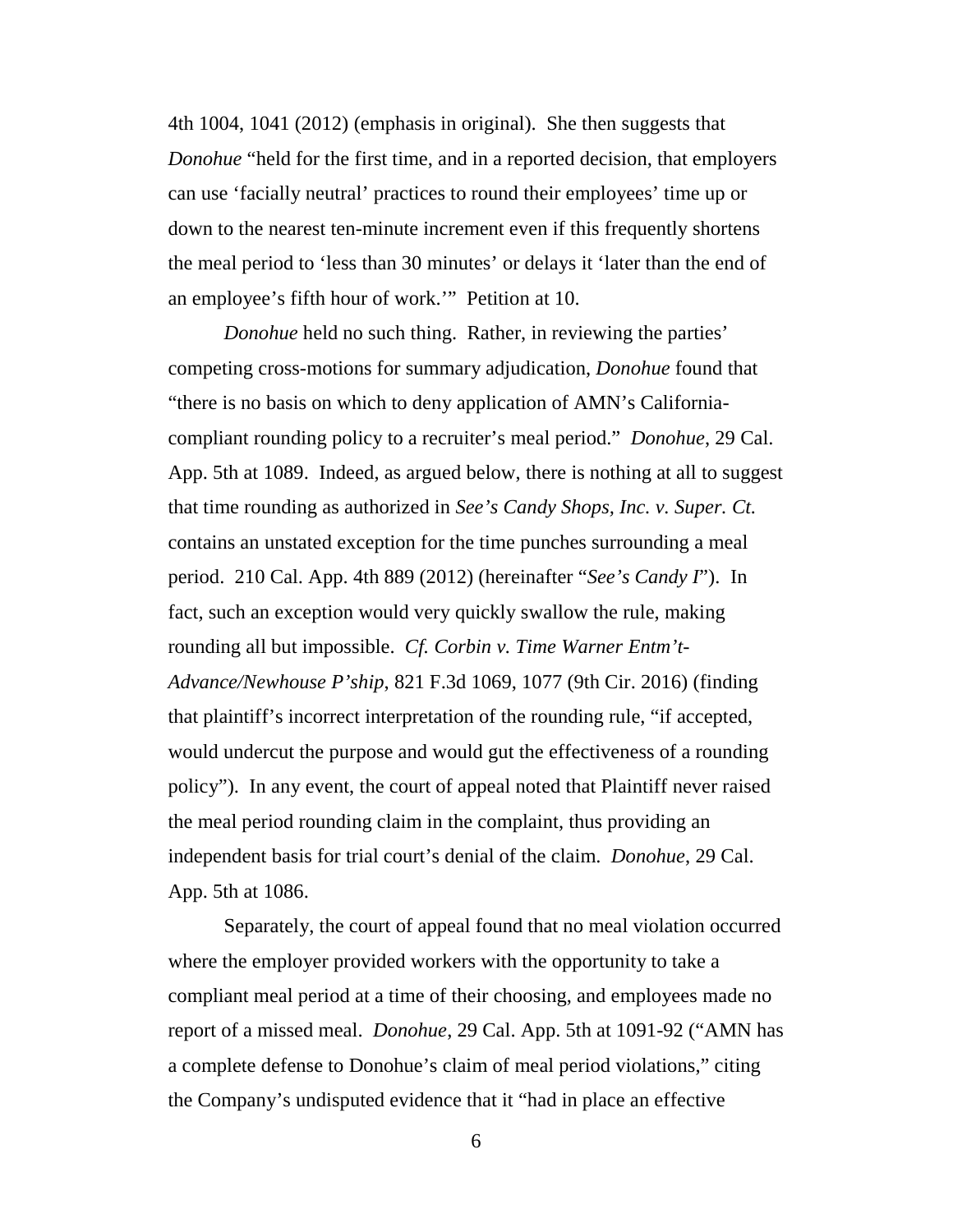complaint procedure for an employee to inform the employer of any potential violation, but Donohue failed to inform AMN of any such violation.").

Per the trial court, "Don[o]hue*,* the class representative was unable to identify a single occasion when she was denied a compliant meal period.

. . .

Q. Did any supervisor ever say you can't take a meal period today?

A. I don't remember.

Q. Did anybody ever tell you that you had to cut a meal period short so that it was less than thirty minutes?

A. No."

Trial Court Minute Order, 13 AA 3473 (citations omitted). Donohue's testimony is consistent with the sworn statements of 30 out of 39 Nurse Recruiters who reported that they 'always' or 'usually' take uninterrupted lunches of at least 30 minutes on workdays at AMN. *None said that a supervisor had ever tried to prevent them from taking a meal period.* 11 AA 2991.

Further, Plaintiff certified each week on her timesheet that:

"I was provided the opportunity to take all meal breaks to which I was entitled*, or, if not, I have reported on this timesheet that I was not provided the opportunity to take all such meal breaks[.]"* 

*Donohue*, 29 Cal App. 5th at 1091 (emphasis in decision). The lower court also found that "[t]he relevant AMN policies allow for meal and rest periods exactly as provided in Labor Code Section 226.7 and 512, and IWC Wage Order No. 4 . . . . Nor is there a uniform practice that is tantamount to a policy denying meal breaks." Trial Court Minute Order, 13 AA 3472.

The court of appeal thus found that there was no violation of California's meal period law, and that rounded punch times "do not establish (or imply) noncompliant meal periods for which Donohue did not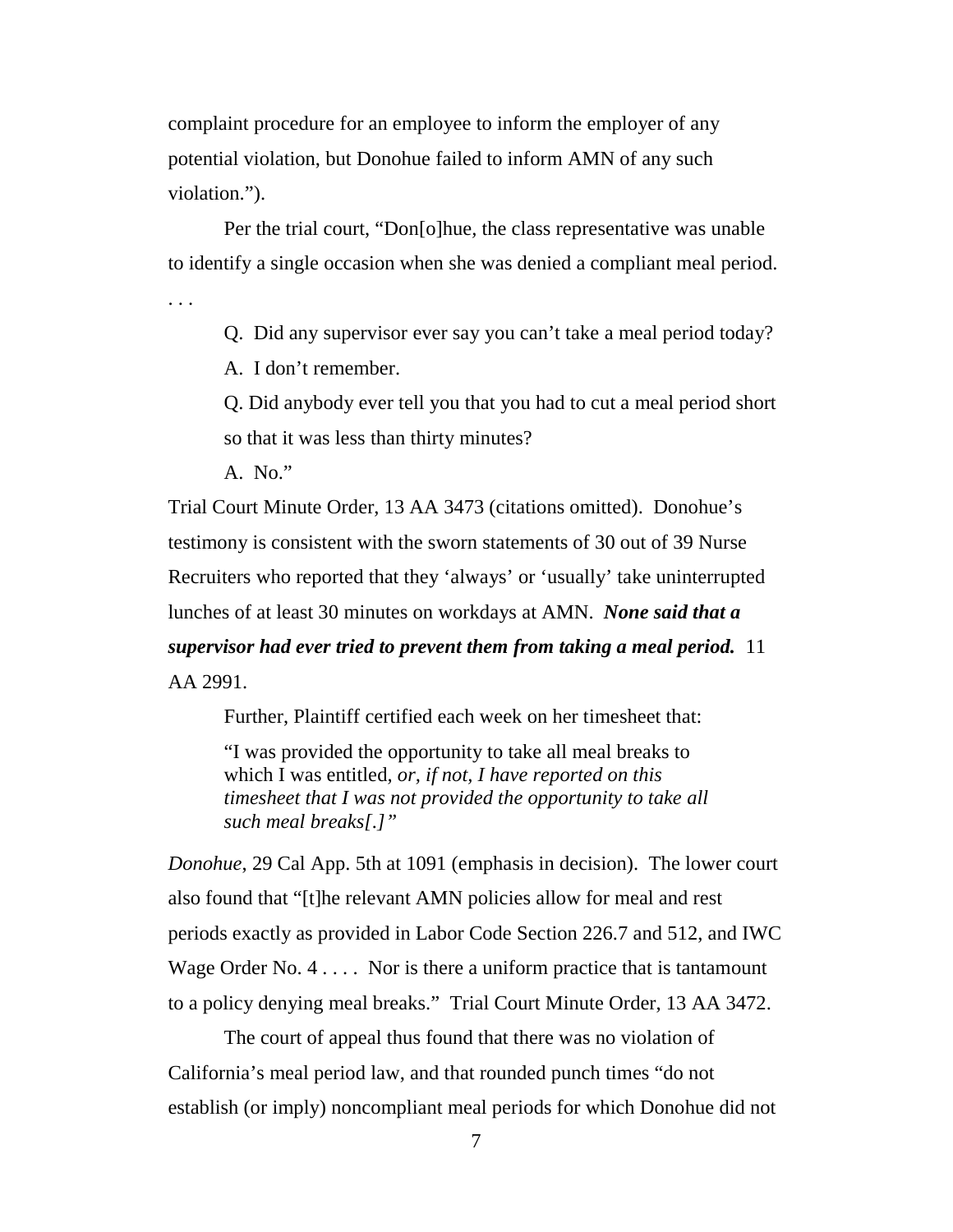receive an appropriate penalty payment." *Donohue,* 29 Cal. App. 5th at 1091; *see also Brinker,* 53 Cal. 4th at 1040 (holding that employers must provide, not ensure meal periods).

Indeed, the evidence in *Donohue* established neutral time rounding of all punches. In fact, rounding of actual punches benefitted the employees, including the named Plaintiff who was overpaid \$151.03 for actual time worked. *Donohue*, 29 Cal. App. 5th at 1084 n. 19. The evidence also proved the payment of myriad meal period premiums, either as a result of an automatic payment systems, or later as a result of employees reporting on weekly certifications that they had no opportunity for a compliant meal period. 8 AA 2168 at ¶¶ 25, 26*.*

Plaintiff's cherry-picked examples of time punches do nothing to advance her request for further judicial review. At every stage of this lawsuit, Plaintiff has repeatedly seized on specific time punch examples to try to establish a violation of the law. But as both the trial court and the court of appeal noted, Plaintiff totally side-stepped AMN's expert analysis with respect to both rounded punches and the payment of meal period penalties. "Donohue's expert only considered the recruiters' uncompensated time as a result of 'Short Lunches' and 'Delayed Lunches,'" and failed to "consider evidence that Plaintiffs may have *gained* (and, in fact, did gain) compensable work time by the rounding policy." *Donohue*, 29 Cal. App. 5th at 1085. Plaintiff thus failed to establish a triable issue of fact related to rounded meal periods. *Id. See also* Trial Court Minute Order, 13 AA 3472.

By contrast, AMN's expert analysis showed that over a five-year period, "rounding punch times to the nearest 10-minute increment resulted overall in 'a *net surplus* of 1,929 work hours in paid time for the Nurse Recruiter class as a whole.'" *Donohue*, 29 Cal. App. 5th at 1084. AMN's expert thus found the rounding to be "*neutral*" in the long run. *Id.*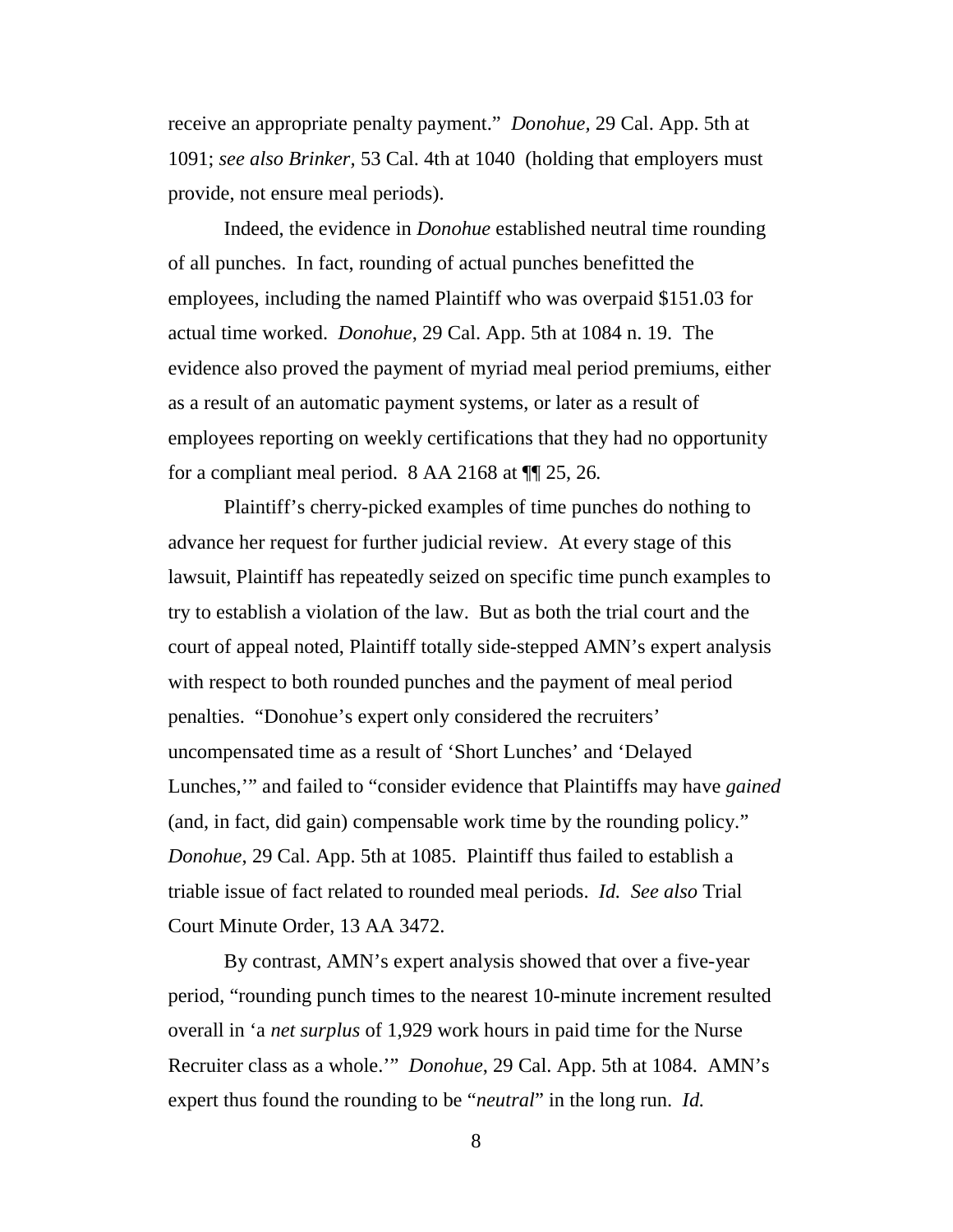Importantly, AMN's expert also confirmed that "[d]uring the pay periods corresponding to the Rounding Period, *AMN made a total of 2,104 Meal Period Payments* to the Nurse Recruiters." 8 AA 2168 at ¶ 25 (emphasis added). Such evidence belies any policy or practice to either deny meal periods or refuse to pay meal premiums.

Plaintiff's Petition also suggests that the *Donohue* decision somehow endorsed the notion that the gain of a few minutes time on some meal breaks as a result of rounding supplanted the need for a penalty where a meal period violation had occurred. *See* Petition at 24. The court of appeal asserted no such "new judicial remedy" as asserted by Plaintiff. *Id.* It simply stated that no penalty was owed absent a violation, and that in this case, no violation was ever proved. *Id. Donohue*, 29 Cal. App. 5th at 1087 (rejecting Plaintiff's argument that "any meal period of less than 30 actual minutes is a per se violation of law"); and 1092 (finding that AMN had "a complete defense to Donohue's claim of meal period violations").

In its amicus brief supporting Plaintiff's Petition, the Division of Labor Standards Enforcement thus misapprehends both the facts and the legal outcome of *Donohue*. Nowhere does that decision suggest that rounding of time worked eliminates the Labor Code requirement that an employer provide meal periods consistent with the strict requirements of California law. *Donohue* simply finds that (a) rounding is lawful when an employee is paid for all time worked and (b) on the evidence presented, including admissions by the plaintiff, no meal violations occurred for which premiums were not paid.

No one in *Donohue* ever suggested that meal time be averaged out across workdays to achieve compliance with California Labor Code. That is a phantom argument that makes no appearance in the trial court or appellate records. Rather, as demonstrated above, record evidence showed that across a five-year period, workers overall benefited from rounding with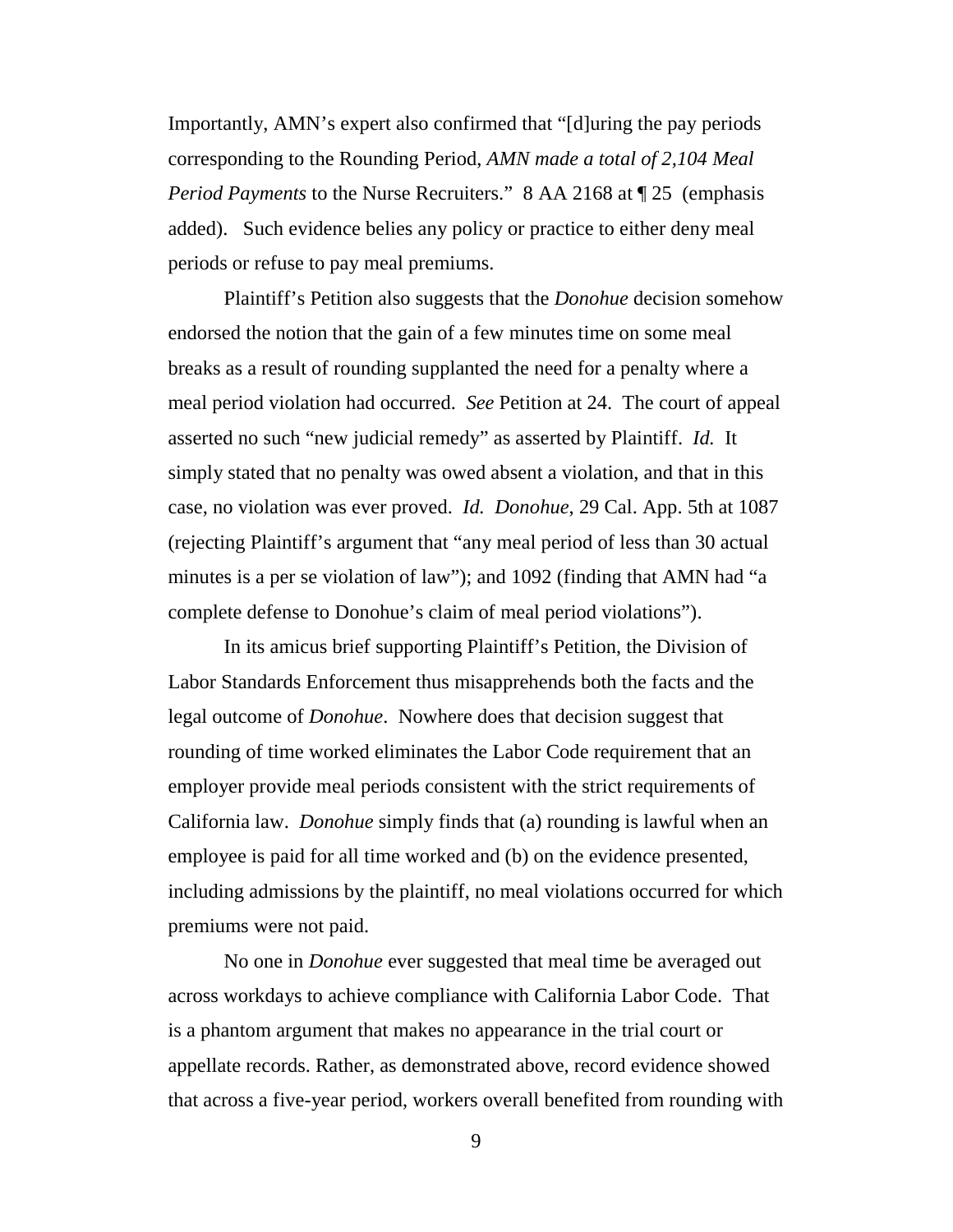respect to payment for time worked. Separately, the evidence showed that the company's policies were fully compliant with California law, and that meal premiums were regularly paid — including to Plaintiff — where appropriate. *Donohue,* 29 Cal. App. 5th at 1073 n. 4; AA 2168 at ¶¶ 25-26. AMN provided voluminous evidence to rebut any presumption of meal period violations, including compliant written policies, 40 class member declarations to which no evidentiary objections were raised, reams of data showing compliant meal periods being taken, more than 2,000 meal penalty payments being made, regular compliance certifications that the class members themselves provided in Team Time, and Plaintiff's own testimony. *See* 1 AA 235-64; 10 AA 2772; 5 AA 1288-7 AA 1899, Tabs 1- 40 at ¶¶ 19-20; 8 AA 2162-71 at ¶¶ 17, 26, 28-29, 31; 8 AA 2066-67. *Donohue* therefore was decided entirely consistent with this court teachings in *Brinker*, as well as court of appeals' decisions in *See's Candy I* and other cases. *E.g.*, *Silva v. See's Candy Shops, Inc.*, 7 Cal. App. 5th 235, 252 (2016), *review denied* (Mar. 22, 2017) ("*See's Candy II*").

#### **II. Plaintiff's Misplaced Reliance on the Brinker Concurrence Does Not Warrant Review.**

Plaintiff suggests a conflict in the law where none exists. Plaintiff leans heavily on a concurring opinion in *Brinker* that discussed a "rebuttable presumption" of meal period violations where time records indicate meal breaks were missed, late, or short. Notably, the presumption is (a) *rebuttable* and (b) appears in a concurring opinion, joined by one other justice, rendered in the context of determining whether a class might be properly certified. *See Brinker Rest. Corp. v. Super. Ct.,* 53 Cal. 4th 1004, 1052-53 (2012) (Werdegar, J., concurring). But as recognized in *Donohue*, and stated by this Court's majority in *Brinker*:

"[T]he certification question is 'essentially a procedural one that does not ask whether an action is legally or factually meritorious' . . . . '[T]he question is not whether the plaintiff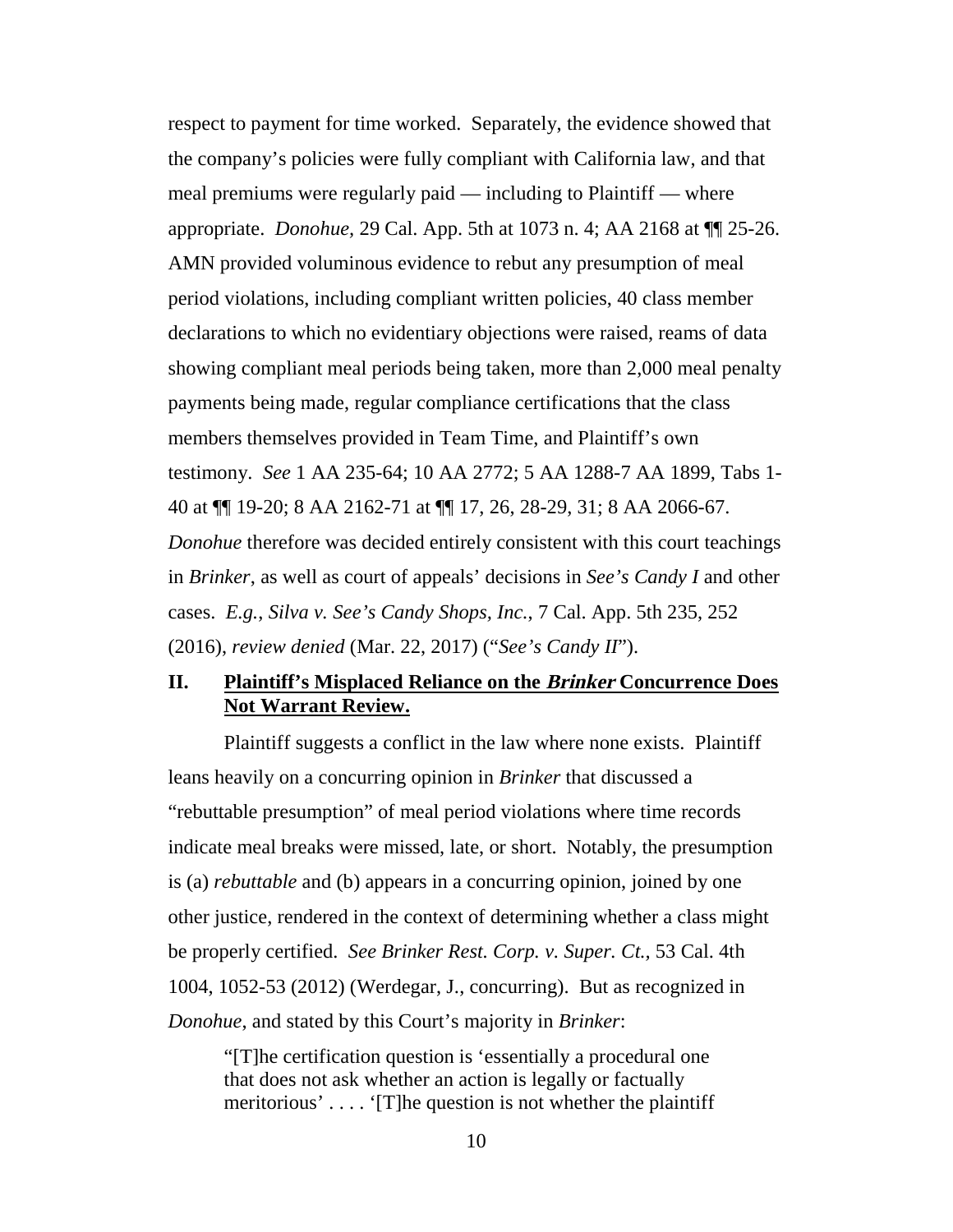or plaintiffs have stated a cause of action or will prevail on the merits, but rather whether the requirements of [class certification] are met.'"

#### 53 Cal. 4th at 1023 (citations omitted).

In *Donohue,* Plaintiff attempts to export the *Brinker* concurrence to reach a decision on the merits. Thus, she argues that the Fourth District, "[d]isplaying its own confusion," declined to apply the rebuttable presumption on summary judgment in *Donohue,* "yet it separately affirmed judgment for employees after a trial based on time records, in conjunction with other evidence," in *Carrington v. Starbucks Corp.*, 30 Cal. App. 5th 504 (2018), 241 Cal. Rptr. 3d 647, 667-69 (Ct. App. 2018). Petition at 13- 14.

There is no confusion on display. One case – *Donohue* – found that time records, without more, could not establish liability. The other, *Carrington*, found "substantial evidence supporting the trial court's conclusion that Starbucks did not provide Carrington meal breaks as required by law[.]" *Carrington*, 241 Cal. Rptr. 3d at 662 (citation omitted). In particular, Carrington testified that when the store was busy, she would be required to work beyond the end of her scheduled 5-hour shift without taking a meal period. *Id.* at 657. She further testified that she was not permitted to start her break until she received approval from her supervisor. "This testimony, *coupled with Carrington's time records* . . . is substantial evidence to support the trial court's conclusion that Starbucks did not provide Carrington with a meal break or the required premium . . . ." *Id*. at 664. (emphasis added). *Carrington* in no way supports a finding of liability based on meal punches alone. In fact, because the Plaintiff had established the existence of unlawful meal period practices, the *Carrington* court expressly "decline[d] to determine the nature or effect of any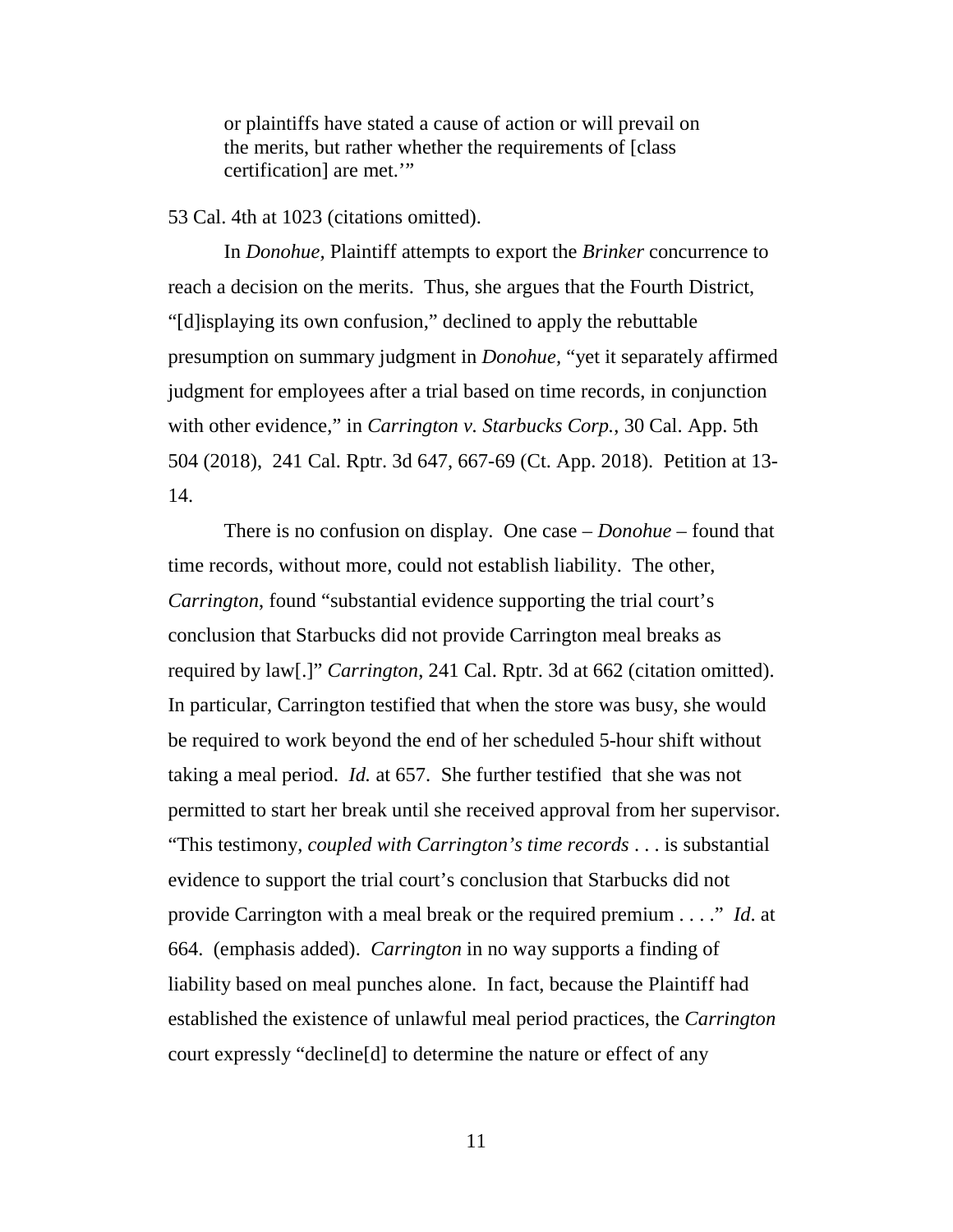rebuttable presumption that might be created by such time records. *Id.* at 667.

*Donohue* further argues that a schism exists in the law because this Court elected to de-publish three other decisions where the *Brinker* concurrence was found not applicable. Petition at 12-14. But setting aside the question of whether Plaintiff is permitted to cite de-published cases in this manner under Rule 8.1115 of the California Rules of Court, Plaintiff cannot dispute that two other *published* cases—as in *Donohue*—have likewise rejected arguments that time records showing potentially noncompliant meal periods could alone establish liability at the summary judgment stage. *See Serrano v. Aerotek, Inc.*, 21 Cal. App. 5th 773, 781 (2018) (court disagreed "that Aerotek should have investigated potential violations as revealed in the time records, noting that Aerotek did nothing to prevent Serrano from taking breaks and she never complained about not receiving them"); *see also See's Candy II*, 7 Cal. App. 5th at 259. Rather than muddying the waters, *Donohue* falls directly in line with these cases, as well as the majority opinion in *Brinker*.

In Plaintiff's world, any time record reflecting a missed, late or short meal period *ipso facto* establishes a meal period violation—even if the overwhelming weight of the evidence indicates that the non-complaint meal period was entirely the employee's own choice. But Plaintiff's interpretation is not the law. On the contrary, Plaintiff essentially demands that this Court reverse its previous guidance in *Brinker* and reject California courts' subsequent application of that decision. *See Brinker*, 53 Cal. 4th at 1040 (finding that an employer has an "obligation to provide a meal period to its employees;" however, "the employer is not obligated to police meal breaks and ensure no work thereafter is performed"). *See also, e.g.*, *Washington v. Joe's Crab Shack*, 271 F.R.D. 629, 641 (N.D. Cal. 2010) ("plaintiff's suggested solution of simply examining time records to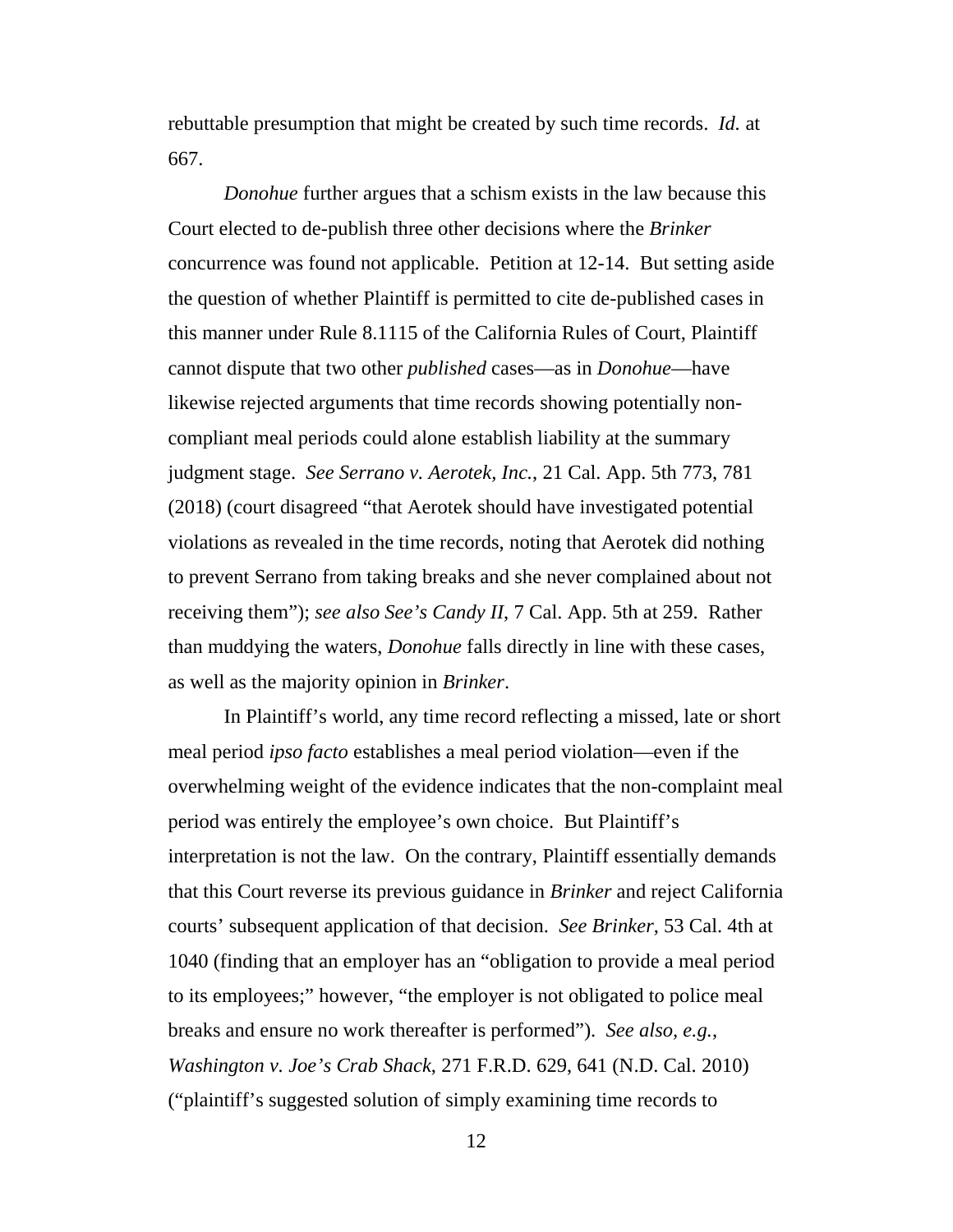determine when meal breaks were not taken would be unavailing, as that would not answer the question *why* the employees did not take breaks") (emphasis added). As stated by the majority in Brinker, "[p]roof an employer had knowledge of employees working through meal periods will not alone subject the employer to liability for premium pay[.]" *Brinker,* 53 Cal. 4th at 1040. Whatever the time records say, where, as here, the employer puts forth uncontroverted evidence that workers were provided the opportunity to take meal periods, and received premium payments where such did not occur, no violation exists.

#### **III. The Trial Court's Waiver Finding Makes This Case an Inappropriate Vehicle for Review in any Event.**

The trial court granted summary adjudication of AMN's Issue No. 2 directed at Plaintiff's meal period claims:

on two independent grounds: (1) There was no evidence of a uniform policy or practice to deny meal periods; and (2) Donohue did not plead in the complaint that the rounding practice resulted in meal period violations.

*Donohue* 29 Cal. App. 5th at 1086. *See also* 13 AA 3470-71 (Minute Order on summary judgment holding that "[t]he Court agrees with AMN that the pleadings frame the issues on a motion for summary adjudication and a party cannot successfully resist such a motion based on allegations that are not contained in the complaint") (citations omitted).

Plaintiff never raised her theory regarding meal violations based on rounding in any of the three iterations of her complaint. The trial court later ruled that Plaintiff could not rely on such a theory never stated in the lawsuit. 13 AA 3471. On appeal, Plaintiff's Appellant Brief failed to address this alternative basis for granting summary adjudication of her meal period claim, and she still ignores this critical finding. But waiver of this failure-to-plead issue provides an alternative ground for affirmance that the court of appeal did not reach. This defect alone makes this case an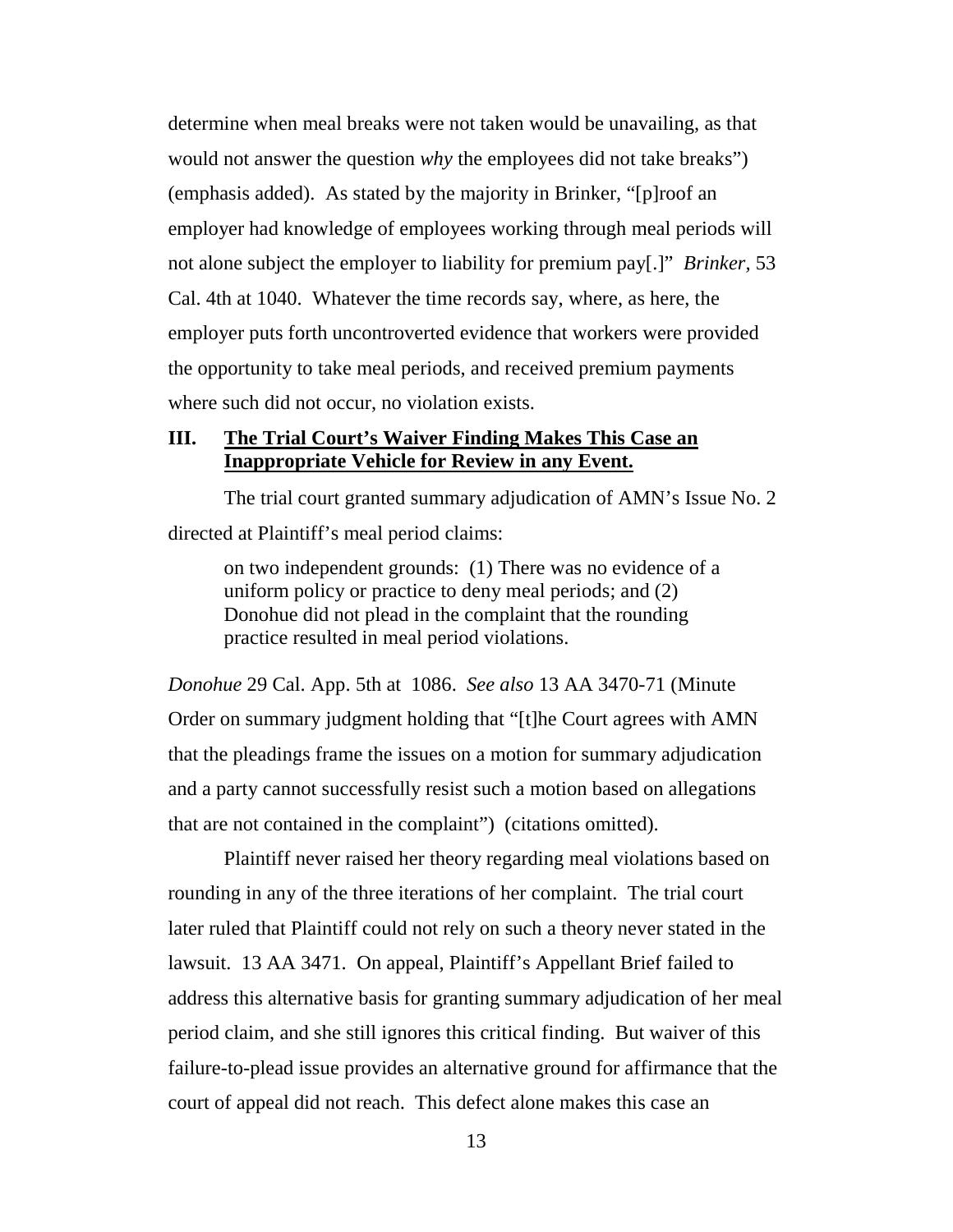inappropriate vehicle for review. Thus, even if this Court finds some issue here worthy of review, it would be more appropriate to wait for a case uncontaminated by waiver of a key issue below.

#### **CONCLUSION**

*Donohue* reiterates the utility of time rounding and falls directly in line with this Court's other pronouncements regarding payment for all time worked. *See, e.g., See's Candy I*, 210 Cal. App. 4th 889 . Separately, and consistent with *Brinker*, the case reiterated that meal period violations occur only where the employer fails to provide the opportunity to take a compliant meal period. Because expert analysis showed that rounding benefited the workers, and further because AMN provided both the opportunity to take meals, and a regular opportunity to report any infractions and to receive penalty payments, no meal period violation was proved. The unanimous opinion in *Donohue* need not be disturbed.

Dated: February 11, 2019 s/ *Mary Dollarhide*

Mary Dollarhide DLA PIPER LLP (US) 4365 Executive Drive, Suite 1100 San Diego, CA 92121

Betsey Boutelle DLA PIPER LLP (US) 401 B Street, Suite 1700 San Diego, CA 92101-4297

Attorneys for Defendant/Respondent AMN SERVICES, LLC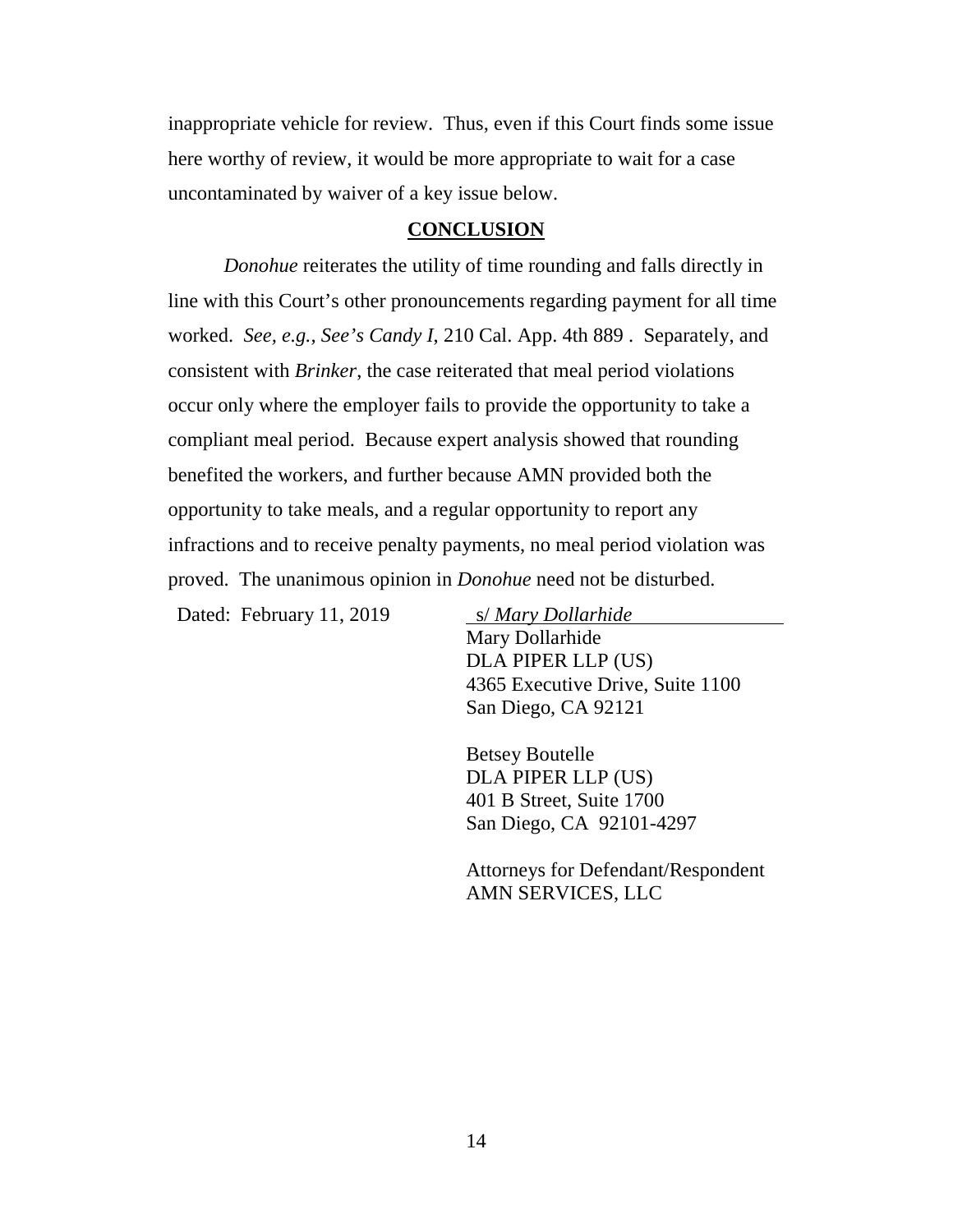#### **CERTIFICATE OF COMPLIANCE**

Pursuant to Rule 8.204(c) of the California Rules of Court, counsel hereby certifies that the enclosed brief contains 3,282 words. Counsel relies on the word count of the computer program used to prepare this brief.

Dated: February 11, 2019 S/ *Mary Dollarhide* 

Mary Dollarhide DLA PIPER LLP (US) 4365 Executive Drive, Suite 1100 San Diego, CA 92121

Betsey Boutelle DLA PIPER LLP (US) 401 B Street, Suite 1700 San Diego, CA 92101-4297

Attorneys for Defendant/Respondent AMN SERVICES, LLC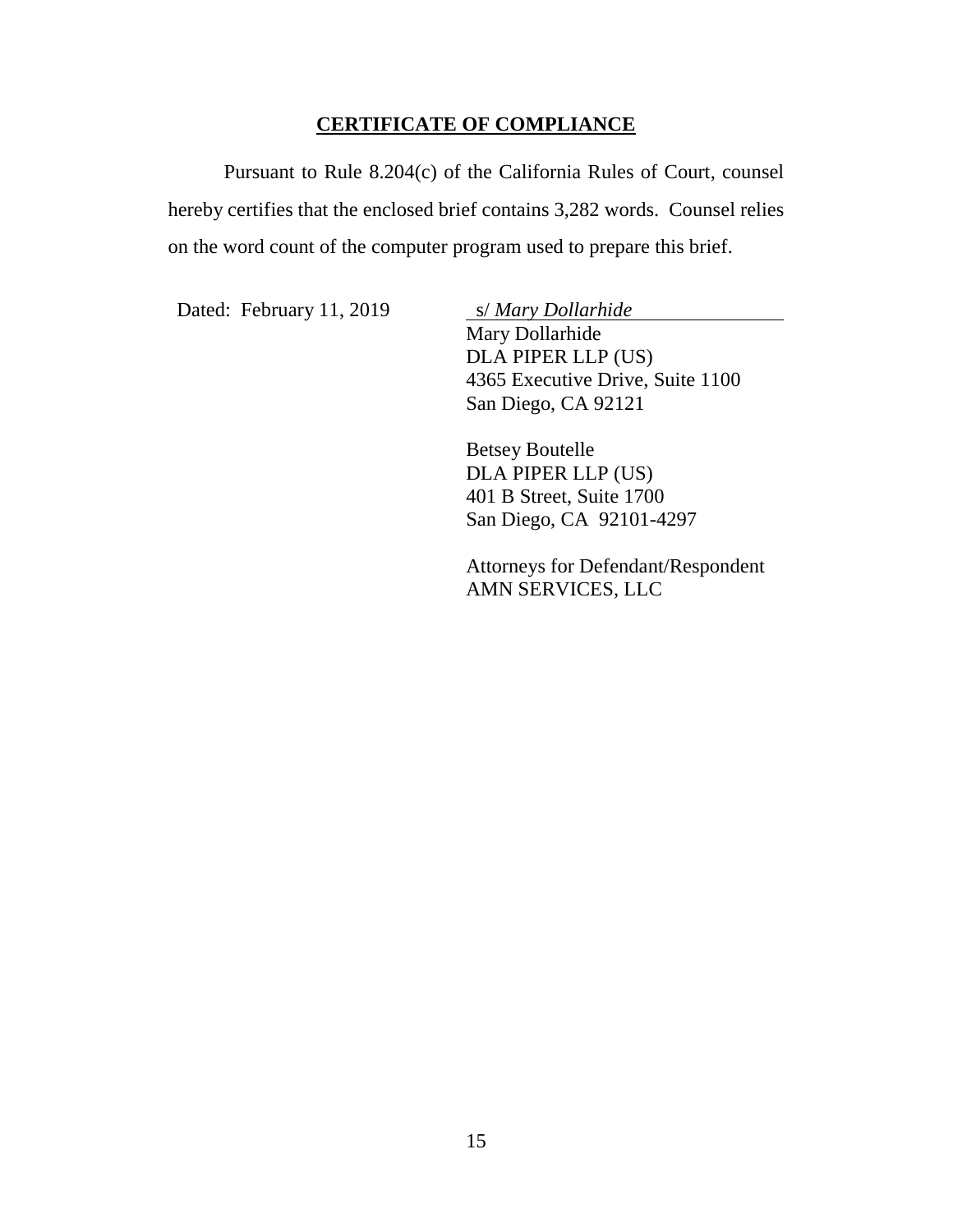#### **CERTIFICATE OF SERVICE**

I am a resident of the State of California, over the age of eighteen years, and not a party to the within action. My business address is DLA Piper LLP (US), 4365 Executive Drive, Suite 1100, San Diego, California 92121-2133. On February 11, 2019, I served the within documents:

#### **ANSWER TO PETITION FOR REVIEW**

(**BY ELECTRONIC SERVICE**) by transmitting via e-mail or electronic transmission, transmitting (in "pdf" format) via the Court's TrueFiling electronic mail the document(s) listed above to each of the person(s) at the e-mail address(es) set forth below.

| Eric K. Yaeckel                 | <b>Attorneys for Plaintiff and</b> |
|---------------------------------|------------------------------------|
| Sullivan Law Group, APC         | <b>Appellant Kennedy Donohue</b>   |
| 2330 Third Avenue               |                                    |
| San Diego, CA 92101             |                                    |
| yaeckel@sullivanlawgroupapc.com |                                    |

| Rupa G. Singh                    |                                    |
|----------------------------------|------------------------------------|
| Niddrie Addams Fuller Singh, LLP | <b>Attorneys for Plaintiff and</b> |
| 600 West Broadway, Suite 1200    | <b>Appellant Kennedy Donohue</b>   |
| San Diego, CA 92101              |                                    |
| rsingh@appendfirm.com            |                                    |

Paul Grossman CELC 515 South Flower Street, 25th Floor Los Angeles, CA 90071-2228 paulgrossman@paulhastings.com

**Amicus Party** 

Employer Group George S. Howard, Jr., Esq. Jones Day 4655 Executive Drive, Ste. 1500 San Diego, CA 92121-3134 gshoward@jonesday.com **Amicus Party**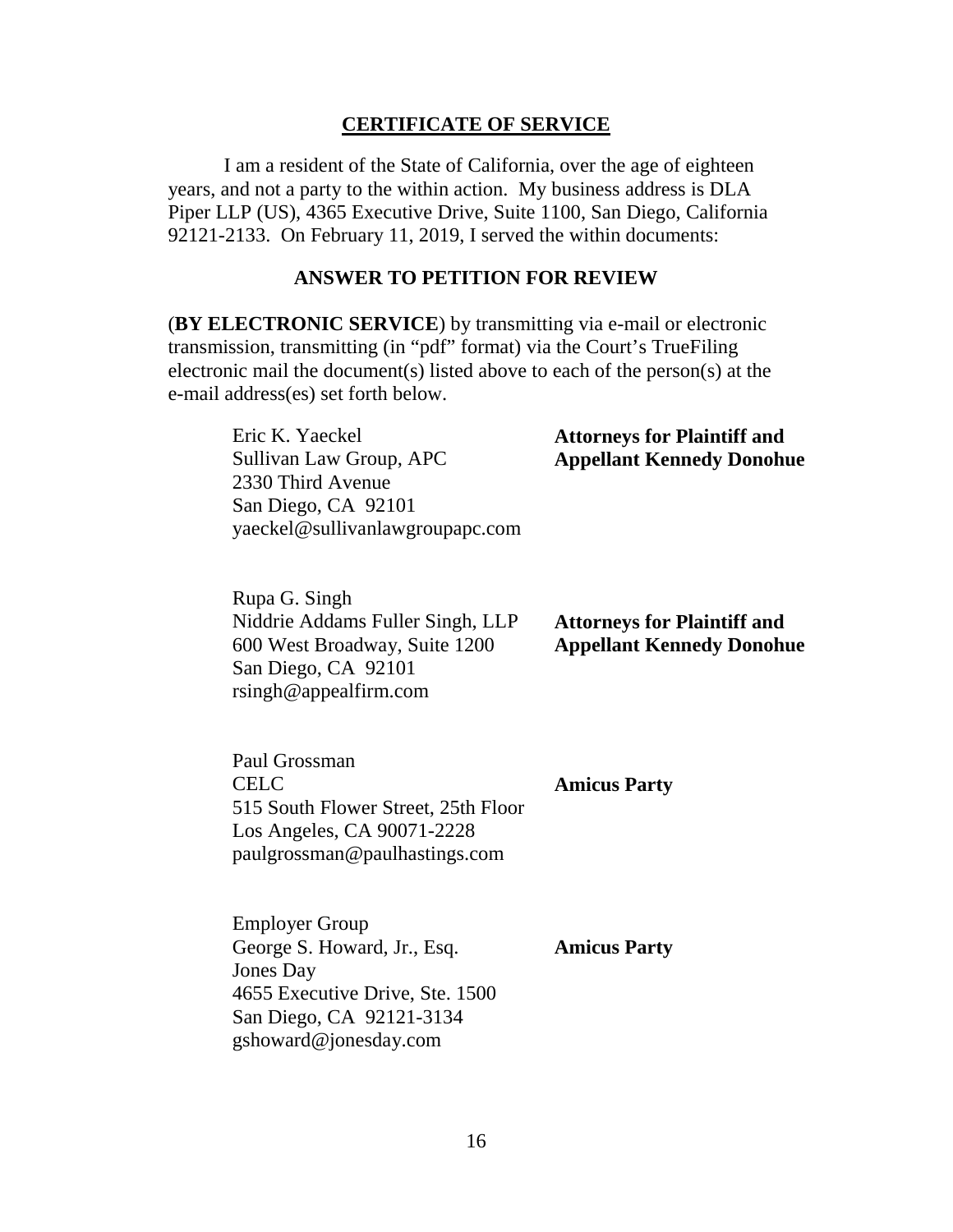Susan A. Dovi, Esq. Div. of Labor Standards Enforcement **Amicus Party**  State of California 1515 Clay Street, Suite 801 Oakland, CA 94612

Clerk of Court Supreme Court of California 350 McAllister Street San Francisco, CA 94102

**(electronic service via True Filing) (Additional paper copy via overnight UPS** 

Clerk of the Court Court of Appeal Fourth Appellate District, Div. 1 750 B Street, Suite 300 San Diego, CA 92101

(**BY U.S. MAIL**) by placing the document(s) listed above in a sealed envelope with postage thereon fully prepaid, in the United States mail at San Diego, California addressed as set forth below.

> Appellate Coordinator Office of the Attorney General Consumer Law Section 300 S. Spring Street Los Angeles, CA 90013-1230

Office of the District Attorney Appellate Division 330 W. Broadway San Diego, CA 92101

Clerk of the Court San Diego Superior Court 330 West Broadway, Room 225 San Diego, CA 92101

I am readily familiar with the firm's practice of collection and processing correspondence for mailing. Under that practice it would be deposited with the U.S. Postal Service on that same day with postage thereon fully prepaid in the ordinary course of business.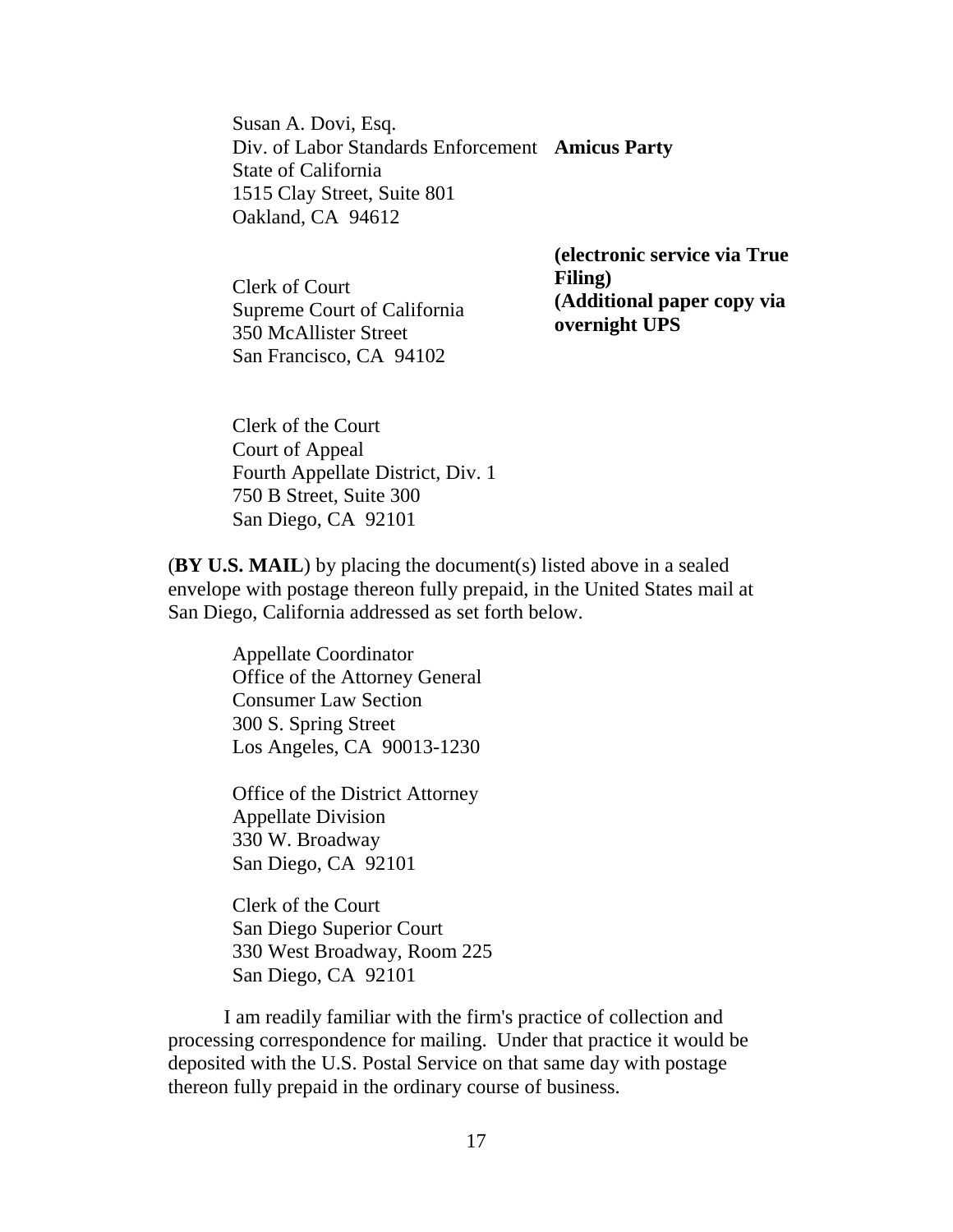I declare under penalty of perjury under the laws of the State of California that the above is true and correct.

Executed on February 11, 2019, at Sacramento, California.

*/s/ Mary Dollarhide* MARY DOLLARHIDE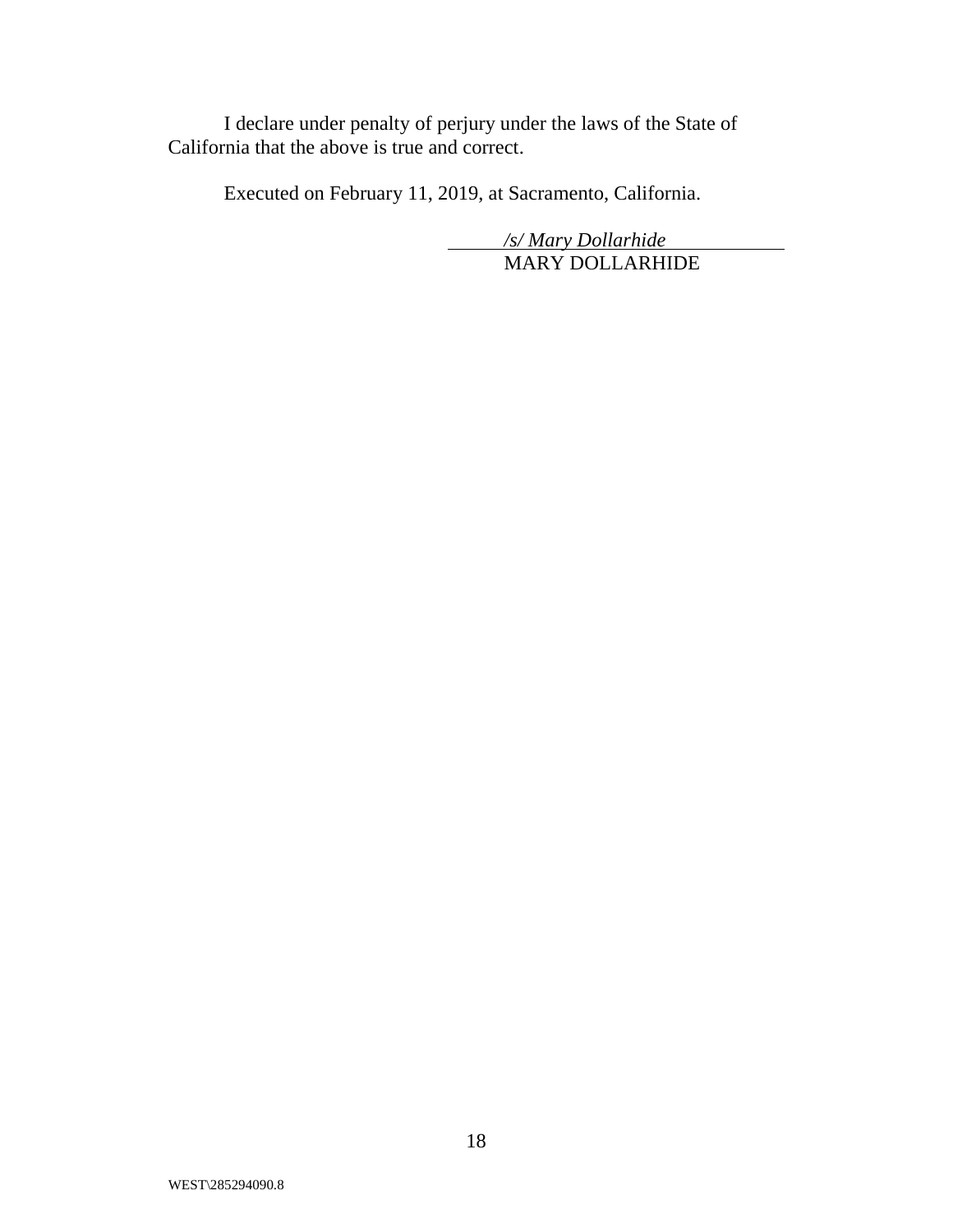#### **STATE OF CALIFORNIA**

Supreme Court of California

## *PROOF OF SERVICE*

# **STATE OF CALIFORNIA**

Supreme Court of California

#### Case Name:**DONOHUE v. AMN SERVICES** Case Number:**S253677** Lower Court Case Number:**D071865**

- 1. At the time of service I was at least 18 years of age and not a party to this legal action.
- 2. My email address used to e-serve: **mary.dollarhide@dlapiper.com**
- 3. I served by email a copy of the following document(s) indicated below:

Title(s) of papers e-served:

| <b>Filing Type</b>                                             | <b>Document Title</b>  |
|----------------------------------------------------------------|------------------------|
| ANSWER TO PETITION FOR REVIEW (WITH ONE TIME RESPONSIVE FILING | Answer to Petition for |
| FEE)                                                           | Review                 |

Service Recipients:

| <b>Person Served</b>                                   | <b>Email Address</b>                  | <b>Type</b>           | Date / Time                    |
|--------------------------------------------------------|---------------------------------------|-----------------------|--------------------------------|
| Eric Yaeckel<br>Sullivan Law Group, APC<br>274608      | $ yaeckel@sullivanlawgroupapc.com e-$ | Service               | 2/11/2019 5:33:19<br><b>PM</b> |
| Paul Grossman<br>Paul Hastings LLP<br>35959            | $ $ paulgrossman@paulhastings.com     | le-<br>Service        | 2/11/2019 5:33:19<br><b>PM</b> |
| Rupa Singh<br>Niddrie Addams Fuller LLP<br>214542      | rsingh@appealfirm.com                 | le-<br><b>Service</b> | 2/11/2019 5:33:19<br>PM        |
| Susan Dovi<br>DLSE Legal<br>145543                     | sdovi@dir.ca.gov                      | le-<br>Service        | 2/11/2019 5:33:19<br><b>PM</b> |
| George S. Howard, Jr.<br>Additional Service Recipients | $\text{gshoward}(a)$ ionesday.com     | le-<br>Service        | 2/11/2019 5:33:19<br>PM        |

This proof of service was automatically created, submitted and signed on my behalf through my agreements with TrueFiling and its contents are true to the best of my information, knowledge, and belief.

I declare under penalty of perjury under the laws of the State of California that the foregoing is true and correct.

2/11/2019

Date

/s/Mary Dollarhide

Signature

Dollarhide , Mary (138441)

Last Name, First Name (PNum)